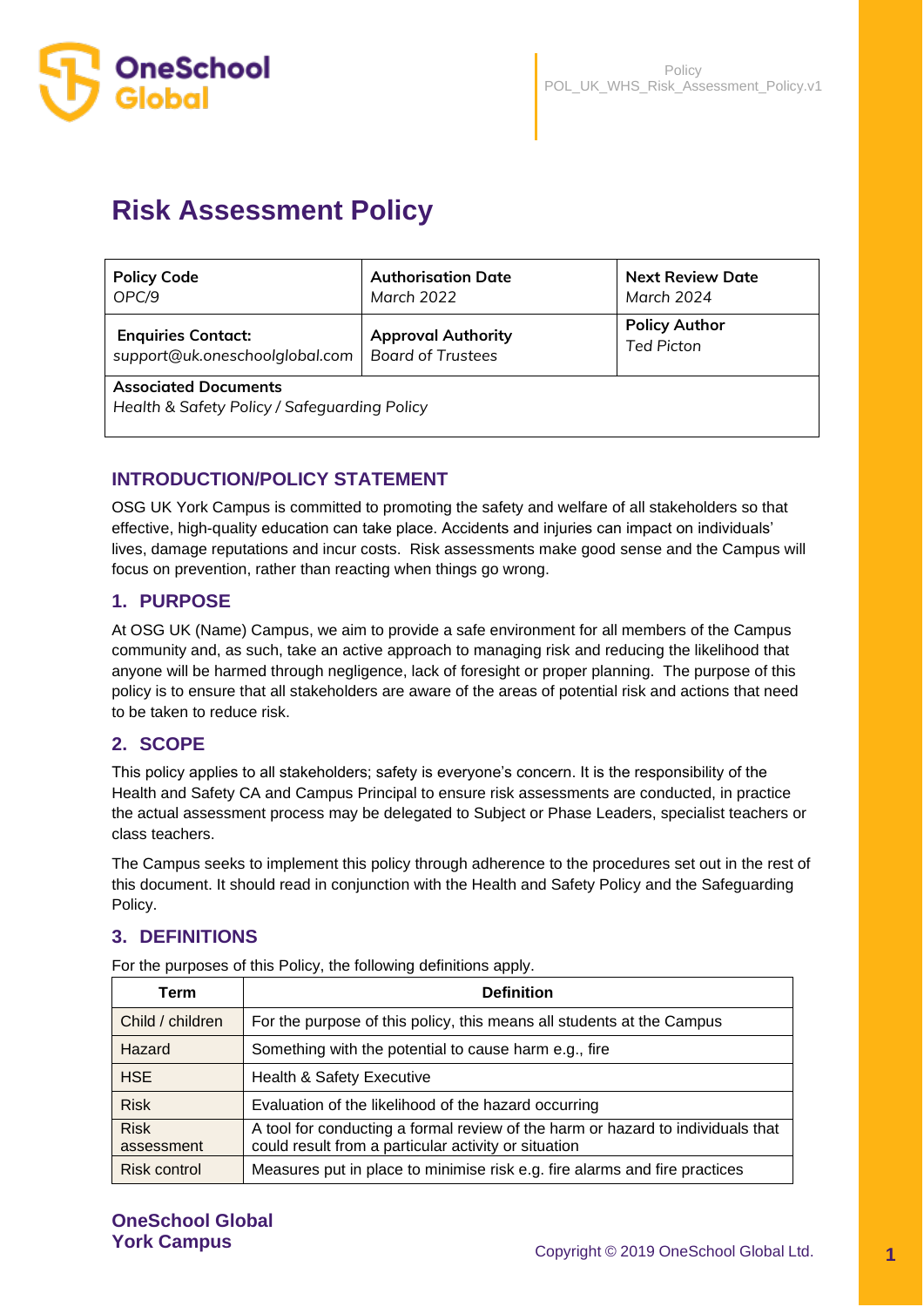

# **4. POLICY STATEMENT**

- **4.1.** OSG UK York Campus is committed to promoting the safety and welfare of all stakeholders so that effective, high-quality education can take place. Accidents and injuries can impact on individuals' lives, damage reputations, and incur costs. Risk assessments make good sense, and the Campus will focus on prevention, rather than reacting when things go wrong. The Campus will ensure that:
	- Assessments are carried out and records are kept.
	- Control measures introduced as a result of assessments are implemented and followed.
	- Employees including volunteers are informed of the relevant results and provided with necessary training and instruction.
	- Any injuries or incidents lead to a review of relevant assessments.
	- Assessments are regularly monitored and reviewed.
	- Suitable information, instruction and training will be provided to all persons involved in the risk assessment process.
- **4.2.**Risk assessments are carried out with the intention of ensuring the safety, as far as is reasonable possible, of those working, studying, or visiting the Campus. Risk assessments are carried out as follows:
- **4.2.1.** Health and Safety related to the buildings and premises.
	- Site safety, site hazards, equipment, employees working at height, asbestos, storage and the use of hazardous substances, legionella, gas and electricity safety, public rights of way, events held at the Campus e.g., end of term concerts.
- **4.2.2.** Matters relating to children's welfare and safeguarding.
	- Children with medical needs and/or disabilities, prevent duty, bullying, supervision of visitors coming onto the site without a specific DBS check.
- **4.2.3.** Recruitment-related issues.
	- Late DBS checks and new staff, lone working, new or expectant mothers, individuals with known health issues or disabilities.
- **4.2.4.** Lesson activities.
	- Education trips or visits off site including Geography field trip, visits to a local museum, practical activities in Science, Design Technology including cooking, and PE/sports events and activities including swimming and Sports Days.

## **5. PROCEDURES**

#### **5.1.CARRYING OUT A RISK ASSESSMENT**

5.1.1. At the Campus, we use a risk assessment model developed by OSG UK appointed Health and Safety Consultants, in line with HSE guidance and the guidance in the Health and Safety Policy.

5.1.2. Risk assessments are carried out by

- Health and Safety Officer / Premises Manager.
- Health and Safety CA.
- Campus Principal or member of staff.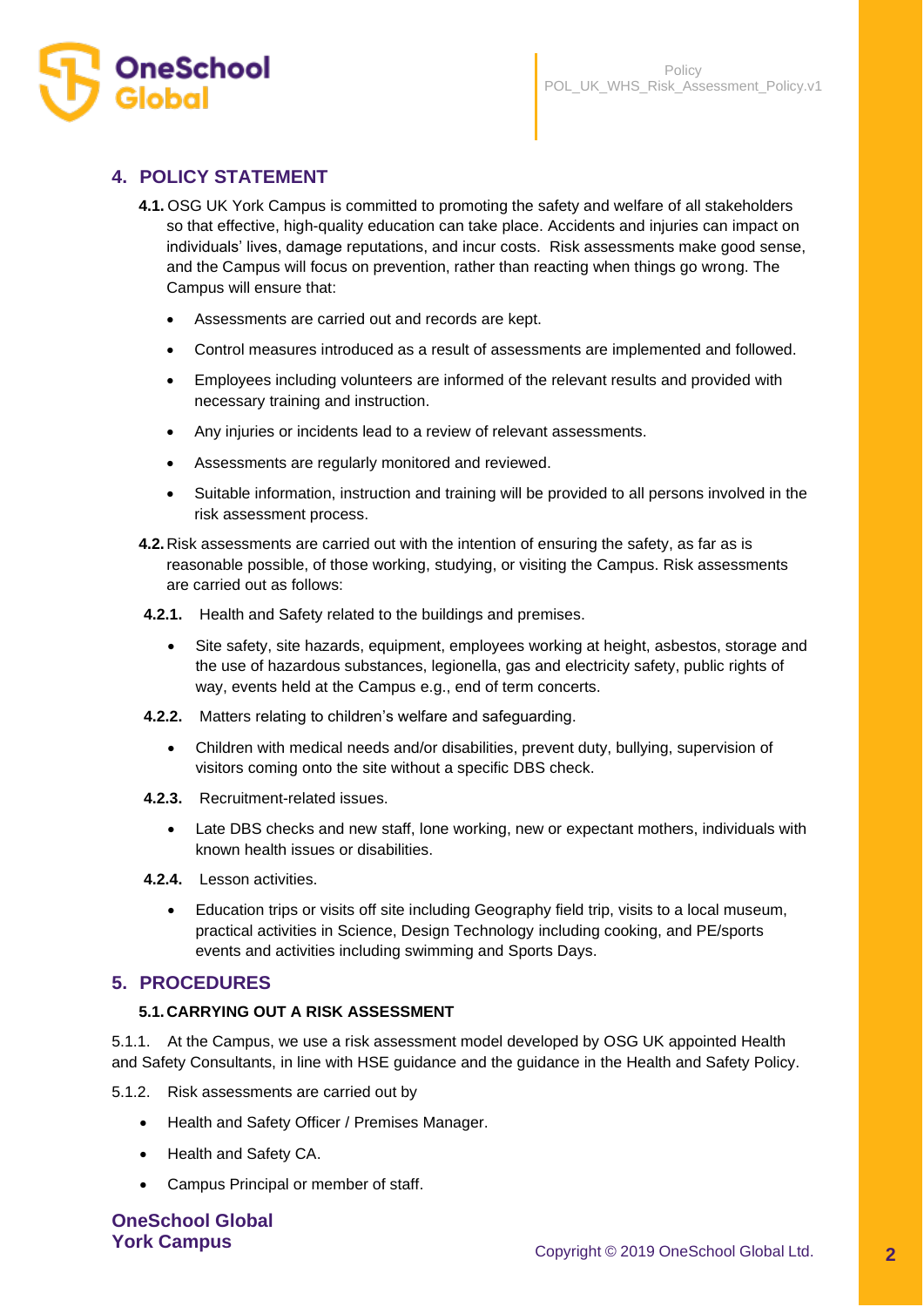

- Specialist teacher of Science, Design Technology, PE/Sport, Art, Food Tech.
- Education trip/visit leader.
- Event Coordinator.

5.1.3. Model risk assessment forms are available from the National Support Office and the online Health and safety Platform under Risk Assessment Templates to which all staff have access. The forms are partially completed and will need to be adapted by a competent person who can complete the rest of the form having considered the generic hazards, risks and control measures listed on the form and add any site-specific items identified. All should be amended and made specific to the Campus with the addition of the Campus name, persons undertaking assessment and the date it was undertaken.

5.1.4. Forms must be completed and authorised by the relevant line manager before any activity commences. A copy of the risk assessment form is stored on the online Health and safety Platform with additional copies retained by the activity leader, educational trip or event coordinator, or subject teacher and distributed as appropriate.

#### **5.2. HOW TO COMPLETE A RISK ASSESSMENT.**

Risk assessments must be undertaken using OSG UK standard form (Appendix 1). Guidance on completing the form can be found in Appendix 2.

When undertaking a risk assessment, it is important to have a clear grasp of two terms, "hazard" and "risk".

- A **hazard** is anything which has the potential to cause harm.
- **Risk** is a combination of the likelihood of harm occurring and the consequences of that harm.

Hazards cannot always be eliminated but the risk they present can be controlled or reduced by well thought-out working practices.

#### **5.2.1. Step 1 – considering the activities**

Identify the area, process, activities for which you are responsible and which of them need to be risk assessed. Risk assessments are required for all activities that could result in significant injury or ill health, and for all working areas. For example:

- Student activities.
- Campus Visits / Education trips and excursions.
- Special events (e.g., non-VC days, Sports days, etc.)
- Science Labs, offices, D&T workshop, Food Tech room, Art room, etc.
- Lone working.
- Work specific activities.
- Overseas travel and working.
- Emergency situations, e.g., fires, floods, property damage, security breaches, spillage.

#### **5.2.2. Step 2 - Area or activity to be assessed**

Once the areas/activities/processes have been identified, they should now be considered by the person carrying out the assessment. The following questions should be asked:

• What the area is used for, and what activities take place?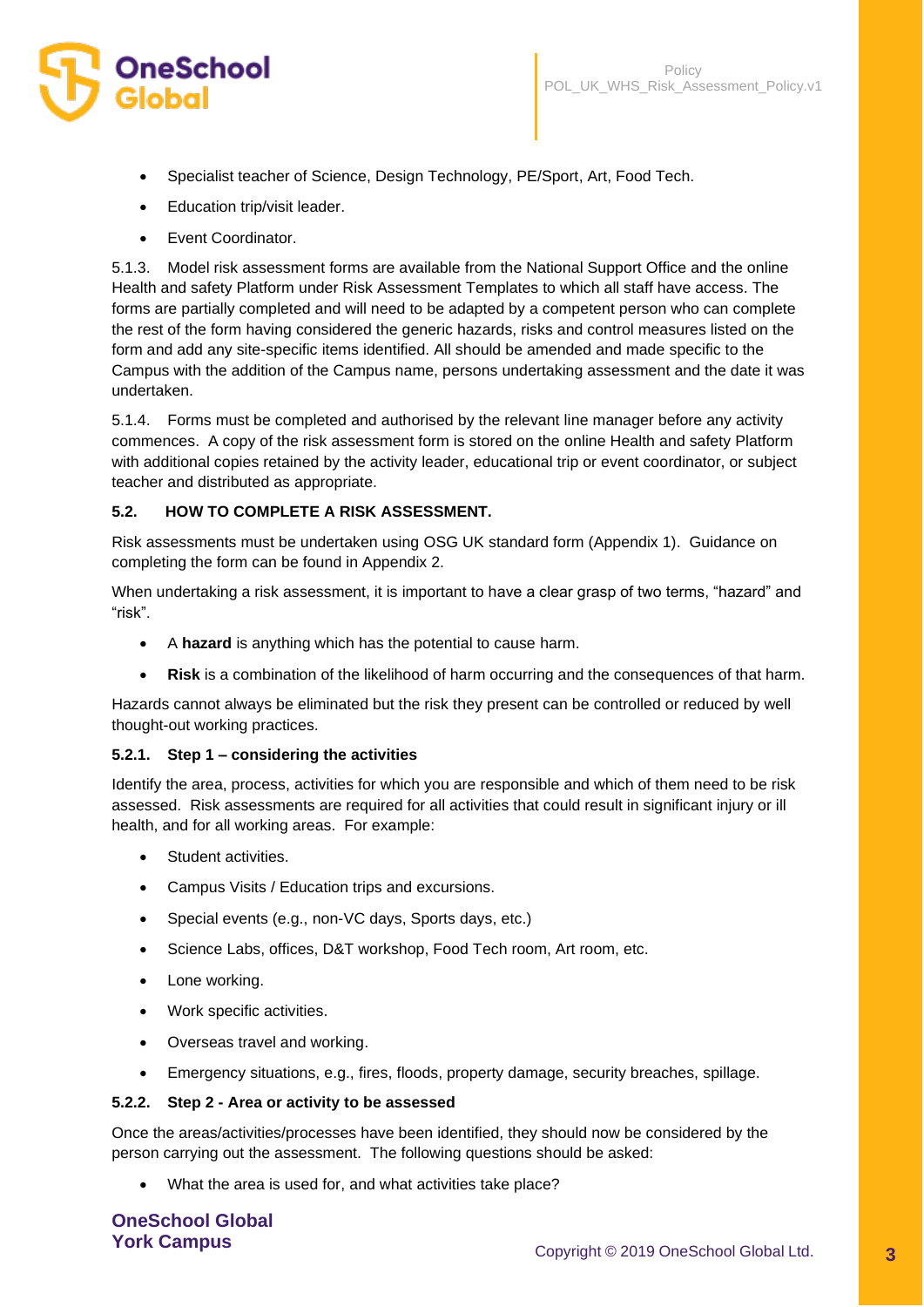# OneSchool

- When do, the activities take place, normal working hours? In good bad weather conditions?
- What other things happen at the same time?
- How is the work / activity undertaken?
- Does the process involve hazardous machinery, materials, chemicals, young people?
- Is the floor in good condition?
- Is there adequate lighting, space, and ventilation?
- Do you have access to existing risk assessments, work manuals?
- What experience or qualifications do the students/staff have who are undertaking the work/task?
- Is there any history of accidents?

#### **5.2.3. Step 3 - Determine the hazards**

The assessor should now identify the significant hazards that exist. Speaking to others within the work area or involved in the activity is one of the best ways to gather information.

#### **5.2.4. Step 4 - Who might be harmed?**

The people who might be harmed should be considered. The main people who need to be considered are, students, employees / staff, volunteers, contractors, visitors, and members of the public.

#### **5.2.5. Step 5 – What kind of controls should be in place?**

Note down any existing controls that are already in place. If the activity is new to OneSchool Global Campus, the assessor must consider how they intend to carry out the task and what could go wrong.

Curriculum-based activities involving students are usually low risk. These would include practical lessons and activities where students may be given a safety briefing and asked to wear protective equipment, such as goggles and lab coats for science experiments and follow instructions.

Medium risk activities that take students away from the Campus such as Geography field trips or History visits to museums require careful planning and completion of all relevant documentation as per the Health and Safety Policy. Specialist PE/sports activities delivered on or off-site may be delivered by specialist/qualified instructors.

The Campus does not undertake higher risk activities with our students such as skiing, water sports or overseas residential trips.

#### **5.2.6. Step 6 – What kind of further controls are required?**

Having identified existing controls, the assessor should consider what further controls or actions would reduce the risk further, it may be that on specific risks the assessor requires training and monitoring/supervision to ensure the activity is carried in a safe manner. This can be seen as a further control.

Once all of the controls are in place, the assessor should still consider if they are working and enabling the risk to be lowered. The assessor should consider if additional further actions are required to reduce the risk to as low as reasonably practicable.

Consider HSE and professional guidance.

#### **5.2.7. Step 7 - Priority of action**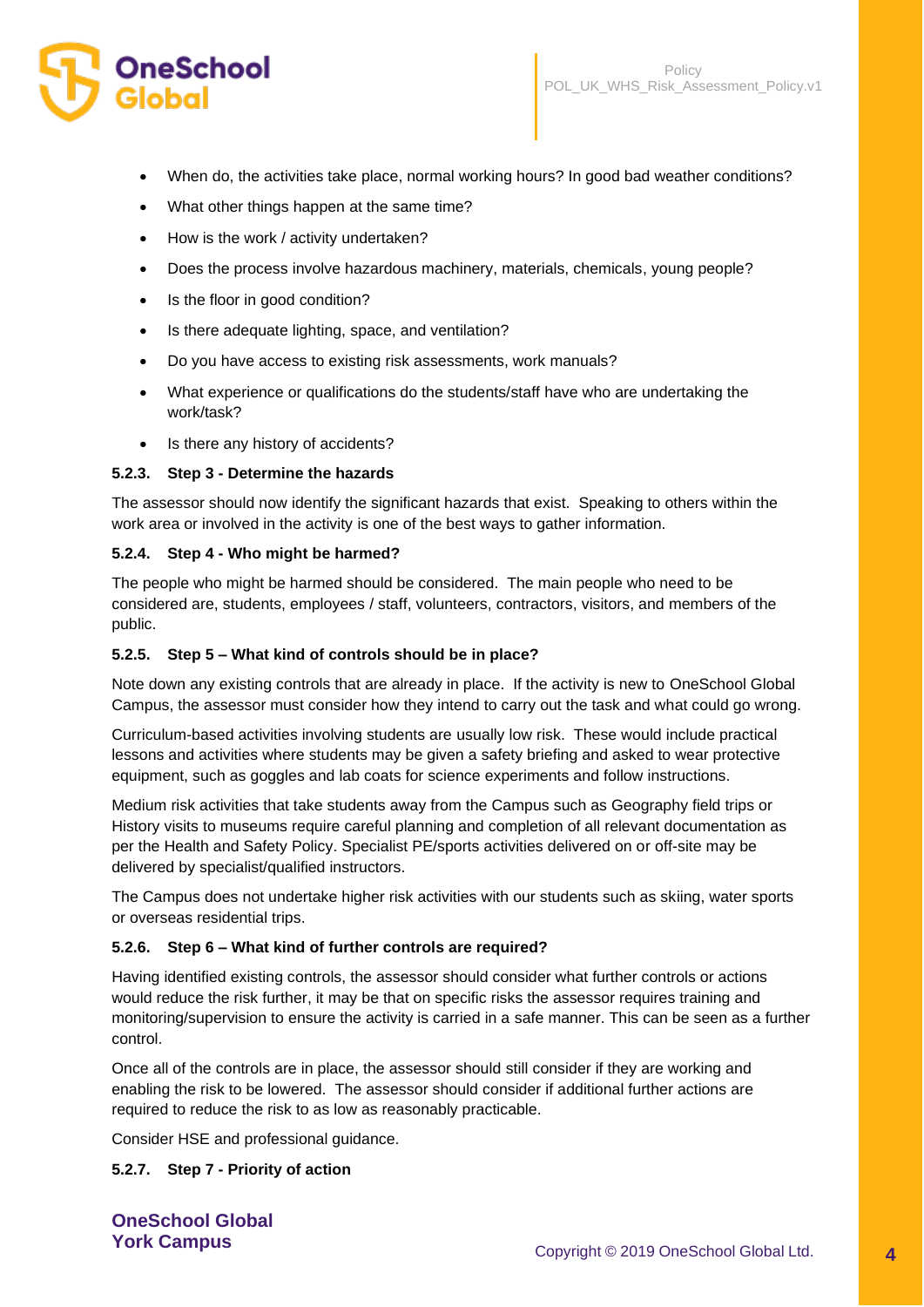

If further controls/actions are required, they may need to be prioritised and assigned to someone for completion and implementation. Completion dates must also be recorded to indicate the need to review measures. The most serious risks should be considered first.

- How many people might be affected by the risk?
- Is it safe to allow the work to continue without the additional control in place?
- Can some quick solutions be put in place, even as a short-term fix?

The greater the risk the more reliable the controls must be.

#### **5.2.8. Step 8 – Review assessments**

Risk assessments must be reviewed regularly (generally once a year). There are circumstances where more frequent review is appropriate. For example, if there is a significant change in working practices, e.g., purchase of new machinery/ equipment or substances, employment of new staff, working with young people, after an accident/incident, etc., because these could present new hazards. Amendments will not be made for trivial changes, only for significant ones.

Risk assessments must also be reviewed in the light of serious incidents either within the Campus or across OneSchool Global.

#### **5.2.9. Step 8 - Record findings**

Use the OneSchool Global UK standard risk assessment form (Appendix 1). These must be completed in full to show that proper checks have been made.

Records must be kept for future reference (i.e., if needed for defence of any legal action or for an inspection).

The risk assessments should be kept for at least 3 years. This will allow OneSchool Global to demonstrate that risks were properly assessed.

#### **5.2.10. Risk Assessment Log**

The log of OneSchool Global Campus risk assessments will be managed locally by the Health and Safety Officer/ Premises Manager, Health and Safety CA and Campus principal. OneSchool Global UK appointed Health and Safety Consultants will conduct audits to the arrangements and feedback on findings are required improvement actions to ensure compliance and safety is achieved.

#### **5.2.11. Generic Risk Assessments**

Generic risk assessments can be useful, but they should be checked by to ensure that they are suitable for their area/activity. OneSchool Global UK appointed Health and Safety Consultants are deemed the 'competent person' and they would be suitable to check and feedback on the suitability of the Generic Risk assessment.

#### **5.2.12. Communication of Risk Assessments**

The results of risk assessments must be communicated with all necessary groups or individuals so that they understand what they have to do to work safely. Examples are

- Access to the risk assessments in the Health & Safety platform
- Standard Operating Procedures.
- Signage, e.g., "Wear your PPE".
- Toolbox talks, staff briefings, induction training and refresher training.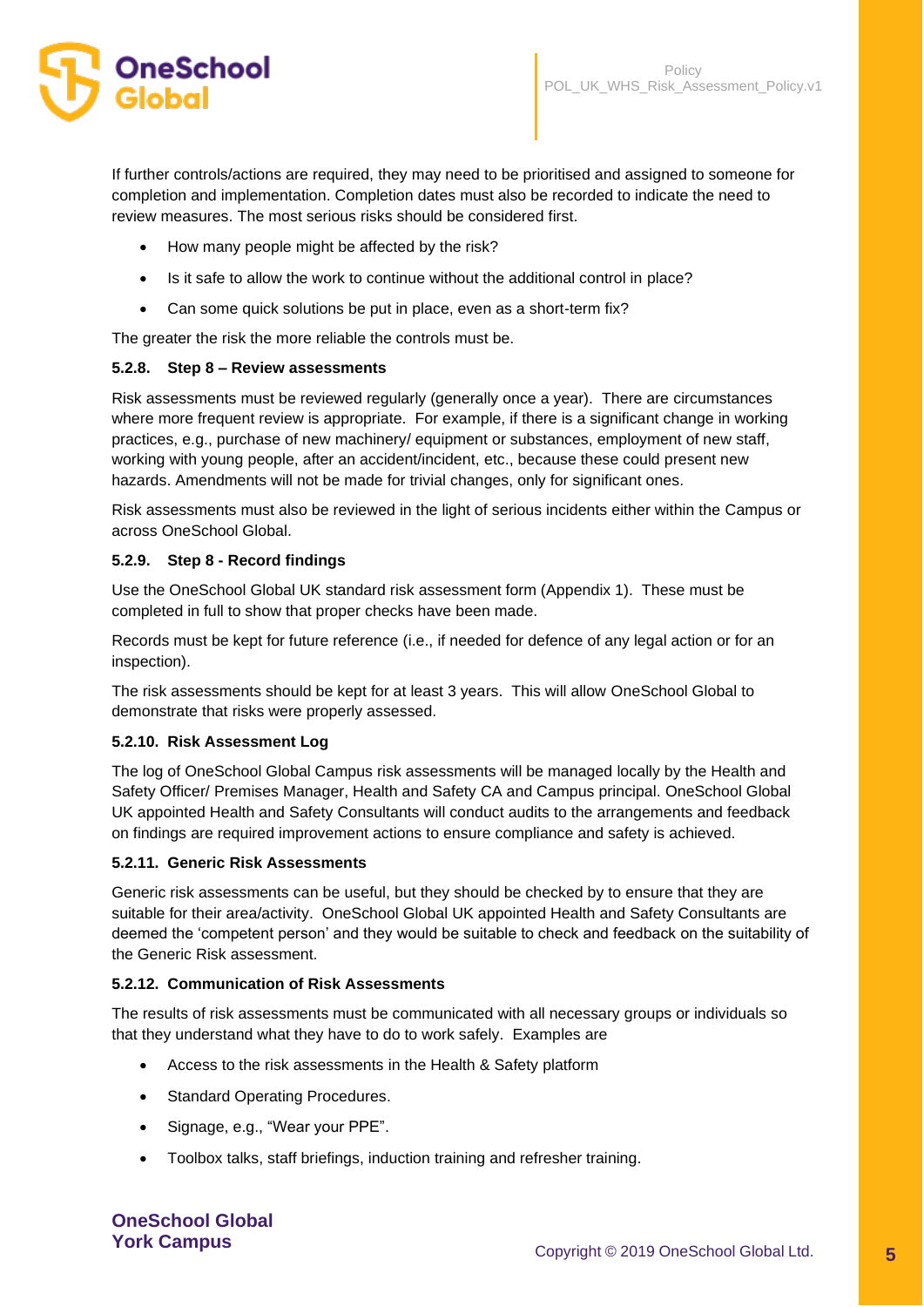

• Circulation lists – attached to the last page of the Risk Assessment, to ensure that the document is available for people to read consult and comment. Circulation lists are also good to evidence that the document has been circulated, read and understood with those involved in the activity/task.

# **6. SUITABLE AND SUFFICIENT**

A suitable and sufficient risk assessment process should:

- Cover the hazards and significant risks of all work activities.
- Be systematic in the way in which hazards are identified.
- Take into account current legislation, OneSchool Global (OSG) requirements and good practice.
- Include risks to health as well as safety.
- Take into account risks to students, staff, volunteers, visitors and contractors.
- Identify groups of people who may be at particular risk, such as young or inexperienced persons, expectant mothers, visitors new to OSG, people with disabilities or health conditions.
- Be undertaken before work/activities start, and subsequently be reviewed in the light of experience.
- Be undertaken to design out hazards in new buildings.
- Be brought to the attention to those people who might be exposed to the risks, so that they know how avoid being hurt.

## 7. **SPECIFIC RISK ASSESSMENTS**

- In addition to general risk assessments, there is also a requirement, under the Management of Health and Safety at Work Regulations for OneSchool Global UK to undertake specific assessments therefore, the OSGUK Campus organises with the external H&S consultants to carry out the specific risk assessments, such as: Fire risk assessments, for all individual facilities (this is carried out by OSGUK external H&S consultants)
- Dangerous and Hazardous Substances (See COSHH Policy),
- Manual handling and lifting.
- Noise, where noise exceeds 80db.
- **Radiation**

#### **The OSGUK Campus also appoints contractors under framework agreement to carry out checks, safety inspections, and maintenance on the following areas:**

- Gas, and Electricity.
- Fire systems, Security systems and equipment.
- Catering and Food Technology Equipment.
- Lifts Passenger / goods.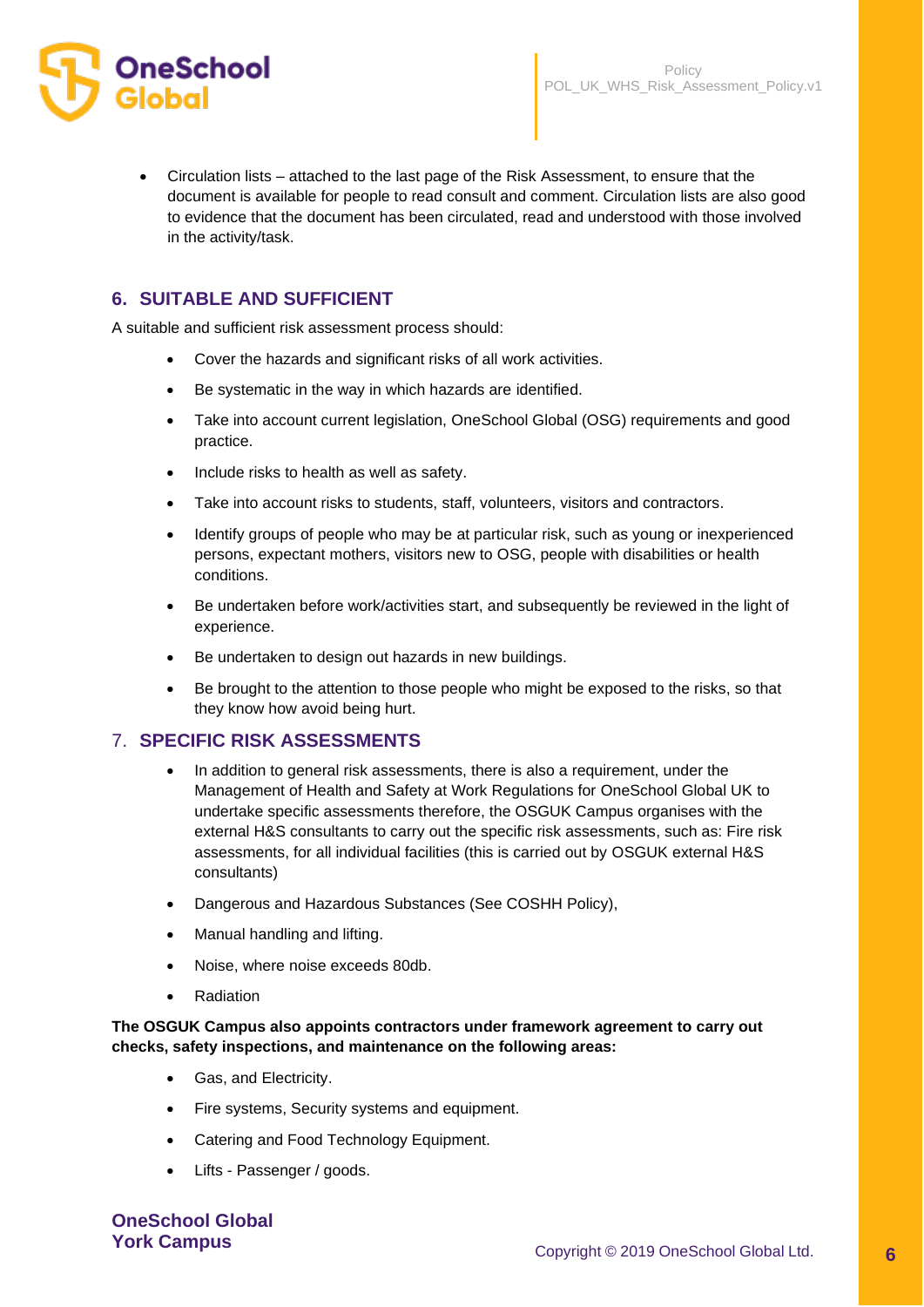

- Local Exhaust Ventilation Systems (LEV).
- Design and Technology Equipment (D&T).
- Physical Education & and Play Equipment.
- Automated systems such as Gates and shutters, etc.
- Water Systems.

#### **Under specific circumstances, OSGUK staff are deemed competent for carrying risk assessments, as part of their role, such as:**

- Display screen equipment (DSE) this is carried out by Human Resources.
- For those with Special Needs or Required Care.
- Personal Emergency Evacuation Plans.
- Campus visits and school trips this is carried by the education trip/visit leader.
- Campus activity/event Health & Safety Officer / Premises Manager / Event Coordinator.
- Areas of higher risk, such as: D&T, Science, Food Tech, Art, and PE/Sport. (In order to achieve competence, these areas receive additional training from designated specialist associations such as CLEAPS, DATA, AfPE, etc.)
- Operating during Coronavirus (COVID-19) Risk Assessment this is carried out by the National Facilities Manager.

#### **7.1. RECORDING OF RISK ASSESSMENTS**

**7.1.1.** All risk assessments are reviewed and recorded, when major structural work is planned, or in the event of an accident. The separate policy on the management of health and safety describes the arrangements for regular health and safety audits of the fabric of the school, its machinery and equipment, together with its arrangements for catering, cleaning and for water sampling.

#### **7.2. STAFF TRAINING**

**7.2.1.** All staff are given an introduction to the Campus' arrangements for risk assessments and health and safety as part of their induction training and as appropriate to their role. Specialist training will be given to those whose work requires it. However, staff are responsible for taking reasonable care of their own safety, together with that of students and visitors. They are responsible for cooperating with the Campus Principal and the CA Team in order to enable the campus to comply with their health and safety duties. All staff are responsible for reporting any risks to the Campus Principal in the first instance.

#### **7.3. SYSTEM FOR MONITORING AND EVALUATION EFFECTIVENESS**

**7.3.1.** The effectiveness of the procedures for managing risk are reviewed regularly by the Campus Principal and any concerns reported to the CA Team. Changes and/or improvements to the way risks are managed will be updated as a result of these reviews. Few practical learning activities stay the same and, at some point, a piece of new equipment, procedure etc. will be brought in; this can lead to new hazards and therefore the risk assessment will need to be reviewed annually.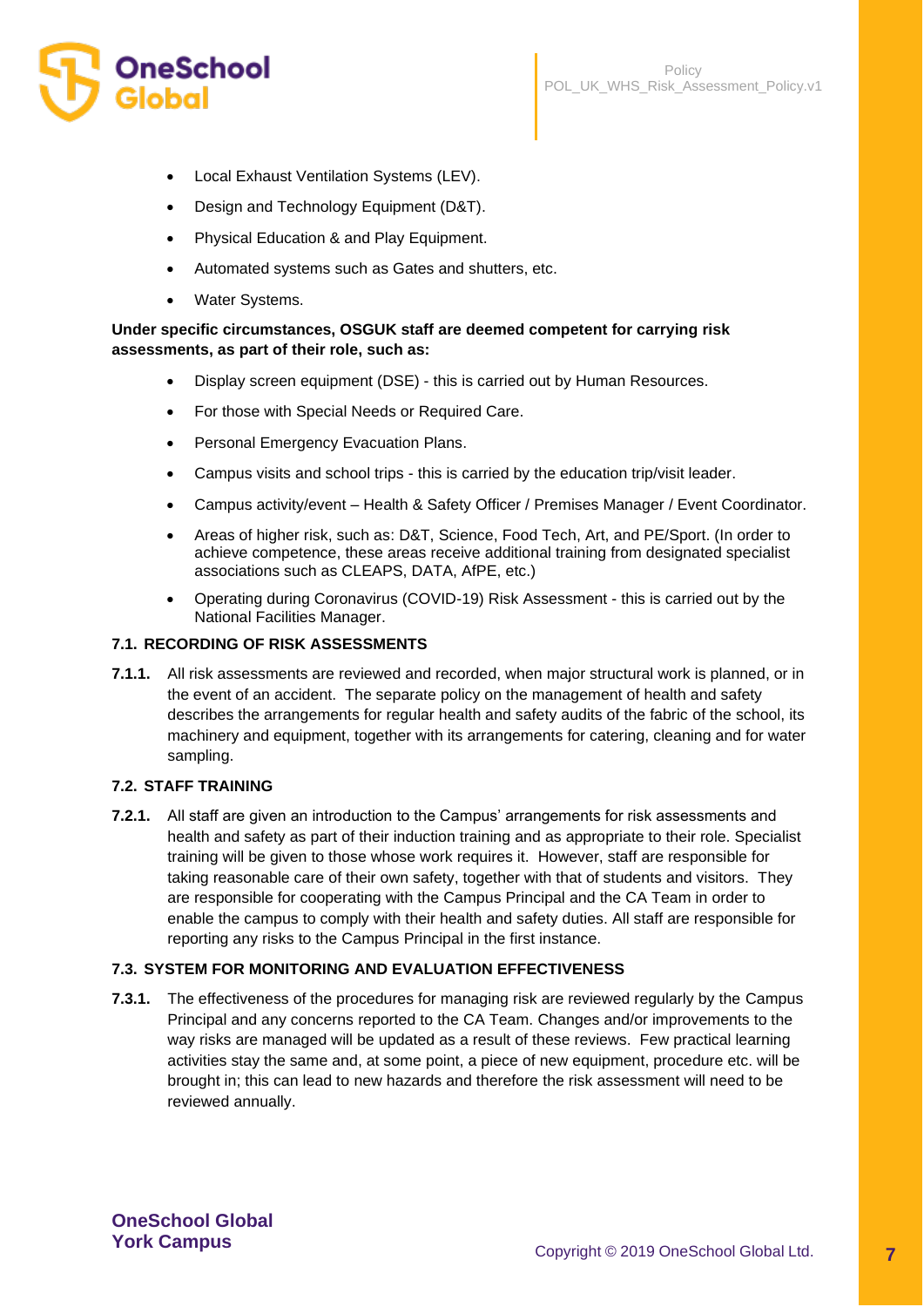

## **8. GUIDELINES**

• Health & Safety Executive 'Five Steps to Risk Assessment'

## **VERSION CONTROL**

| <b>Policy Code</b> | <b>Date</b>  | <b>Version No.</b> | <b>Nature of Change</b>                                                                                                    |
|--------------------|--------------|--------------------|----------------------------------------------------------------------------------------------------------------------------|
| POL-UK-WHS-1.0     | March 2019   |                    |                                                                                                                            |
| POL-UK-WHS-1.0     | January 2022 | 2                  | Addition of guidance<br>and actions, areas,<br>roles, and departments.<br><b>Removal of Southalls</b><br>and Safety cloud. |
|                    |              |                    |                                                                                                                            |
|                    |              |                    |                                                                                                                            |
|                    |              |                    |                                                                                                                            |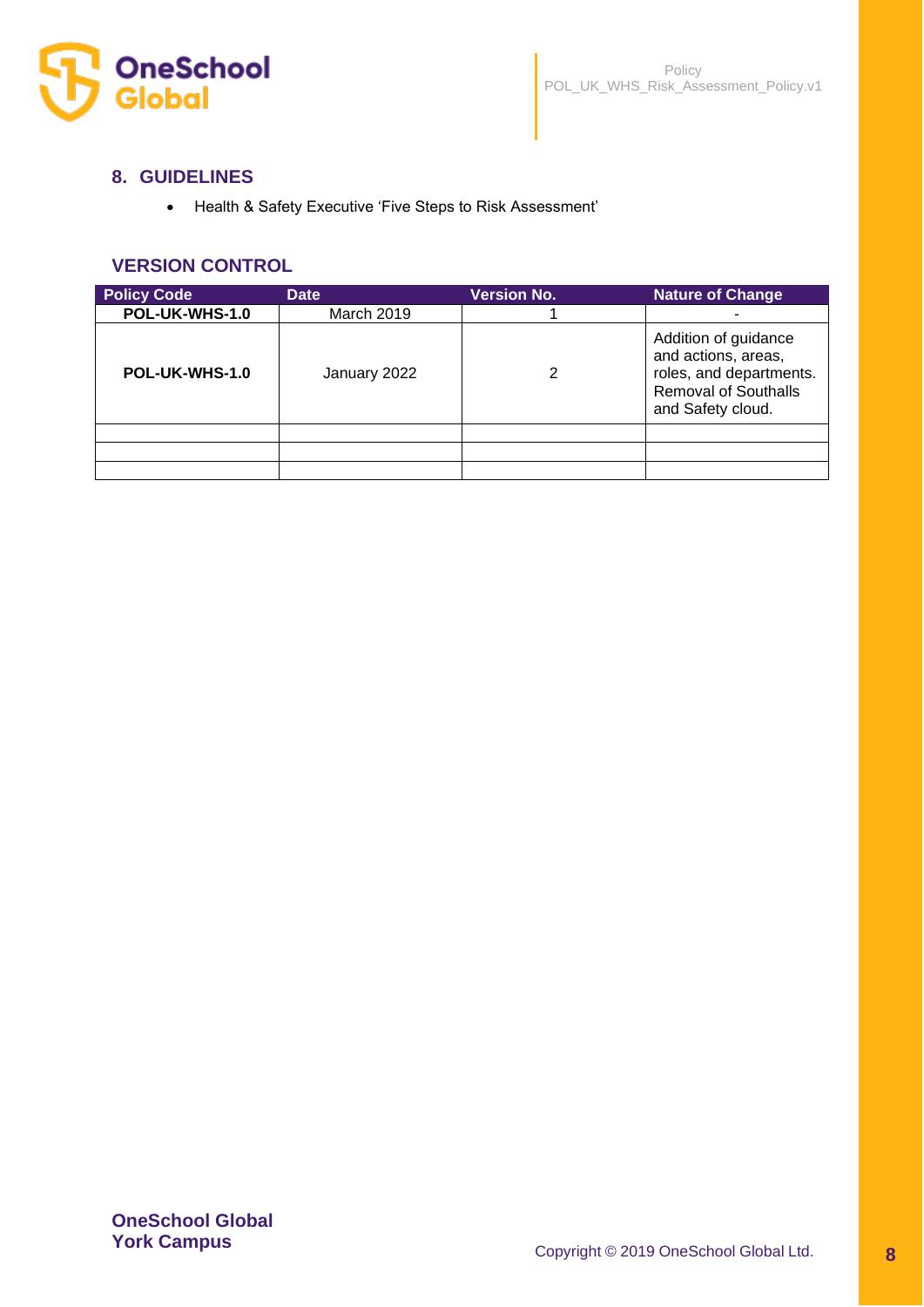

# **APPENDIX 1**

# **OSG UK RISK ASSESSMENT FORM**

| Date:                   | Ref:     | <b>Review Date:</b>                    | <sup>1</sup> Assessor: [insert name of assessor here] | <b>OSG UK Campus:</b>                   |
|-------------------------|----------|----------------------------------------|-------------------------------------------------------|-----------------------------------------|
| [insert date]           | [insert] | [insert date]                          | Ownership: [insert owner info]                        | <b>[Insert Campus Name Here]</b>        |
| <b>Risk Assessment:</b> |          |                                        |                                                       | <b>Persons Exposed/Affected:</b>        |
|                         |          | [INSERT THE RISK ASSESSMENT NAME HERE] |                                                       | [Insert who is affected / exposed here] |

| Ref.<br>$N^\circ$ . | Hazard | <b>Persons at Risk and</b><br><b>How They Might be</b><br>Harmed | <b>Controls Currently in Place</b> | <b>Further Controls</b><br>Recommended | <b>Action by</b><br>Whom | <b>Action by</b><br><b>Date</b> | <b>Completed</b><br>Date |
|---------------------|--------|------------------------------------------------------------------|------------------------------------|----------------------------------------|--------------------------|---------------------------------|--------------------------|
| 1.                  |        |                                                                  |                                    |                                        |                          |                                 |                          |
| 2.                  |        |                                                                  |                                    |                                        |                          |                                 |                          |
| 3.                  |        |                                                                  |                                    |                                        |                          |                                 |                          |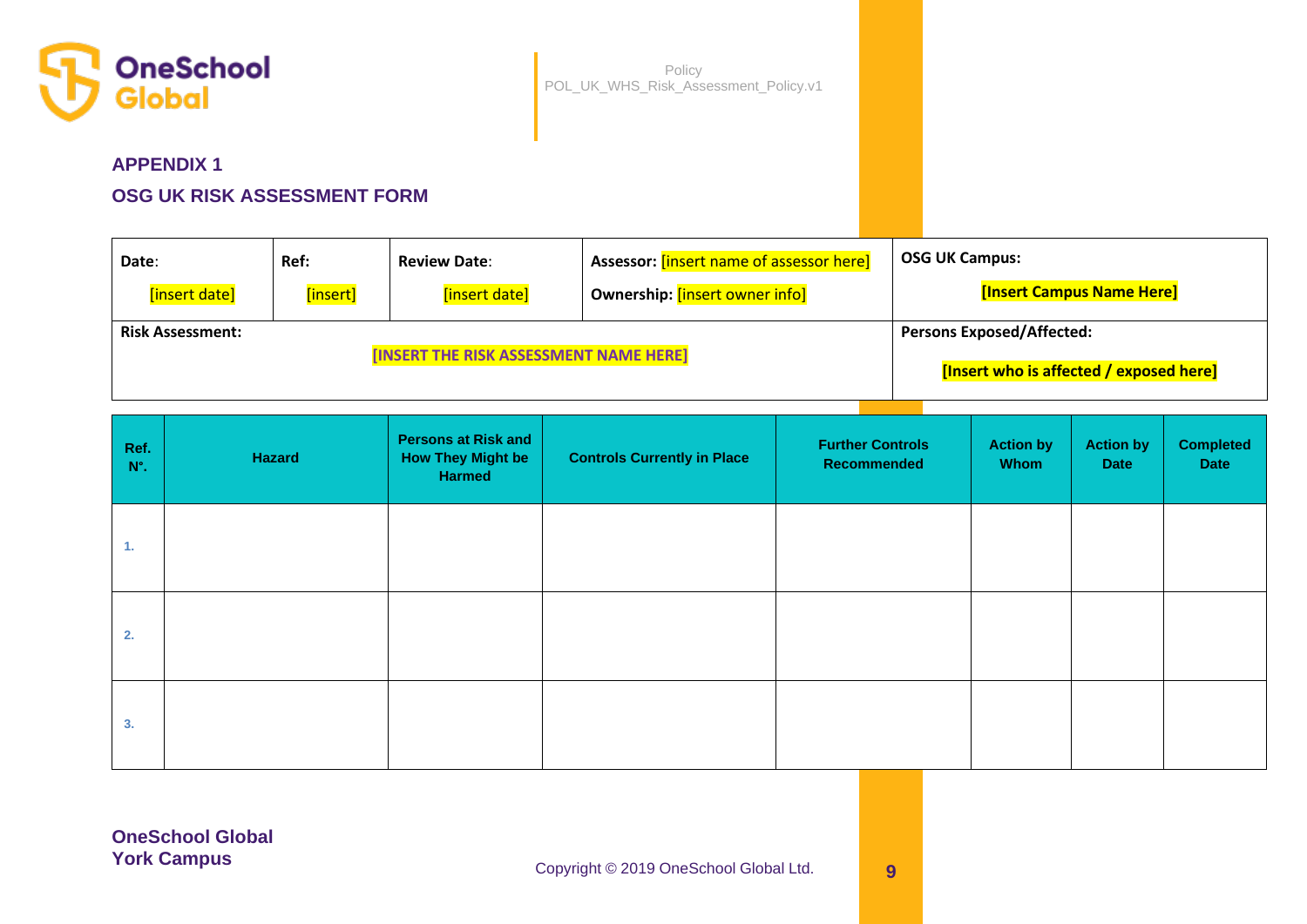

# **FURTHER RISKS**

**INSERT BELOW ANY FURTHER RISKS IDENTIFIED WHILE CARRYING THE ACTIVITY/TASK**

| Date:                                  | Ref:     | <b>Review Date:</b> | Assessor: [insert name of assessor here] | <b>OSG UK Campus:</b>            |
|----------------------------------------|----------|---------------------|------------------------------------------|----------------------------------|
| [insert date]                          | [insert] | [insert date]       | Ownership: [insert owner info]           | <b>[Insert Campus Name Here]</b> |
| <b>Risk Assessment:</b>                |          |                     |                                          | <b>Persons Exposed/Affected:</b> |
| [INSERT THE RISK ASSESSMENT NAME HERE] |          |                     | [Insert who is affected / exposed here]  |                                  |

| Ref.<br>$N^\circ$ . | <b>Hazard</b> | <b>Persons at Risk and</b><br><b>How They Might be</b><br><b>Harmed</b> | <b>Controls Currently in Place</b> | <b>Further Controls</b><br>Recommended | <b>Action by</b><br><b>Whom</b> | <b>Action by</b><br><b>Date</b> | <b>Completed</b><br><b>Date</b> |
|---------------------|---------------|-------------------------------------------------------------------------|------------------------------------|----------------------------------------|---------------------------------|---------------------------------|---------------------------------|
| $FR - 1$            |               |                                                                         |                                    |                                        |                                 |                                 |                                 |
| $FR - 2$            |               |                                                                         |                                    |                                        |                                 |                                 |                                 |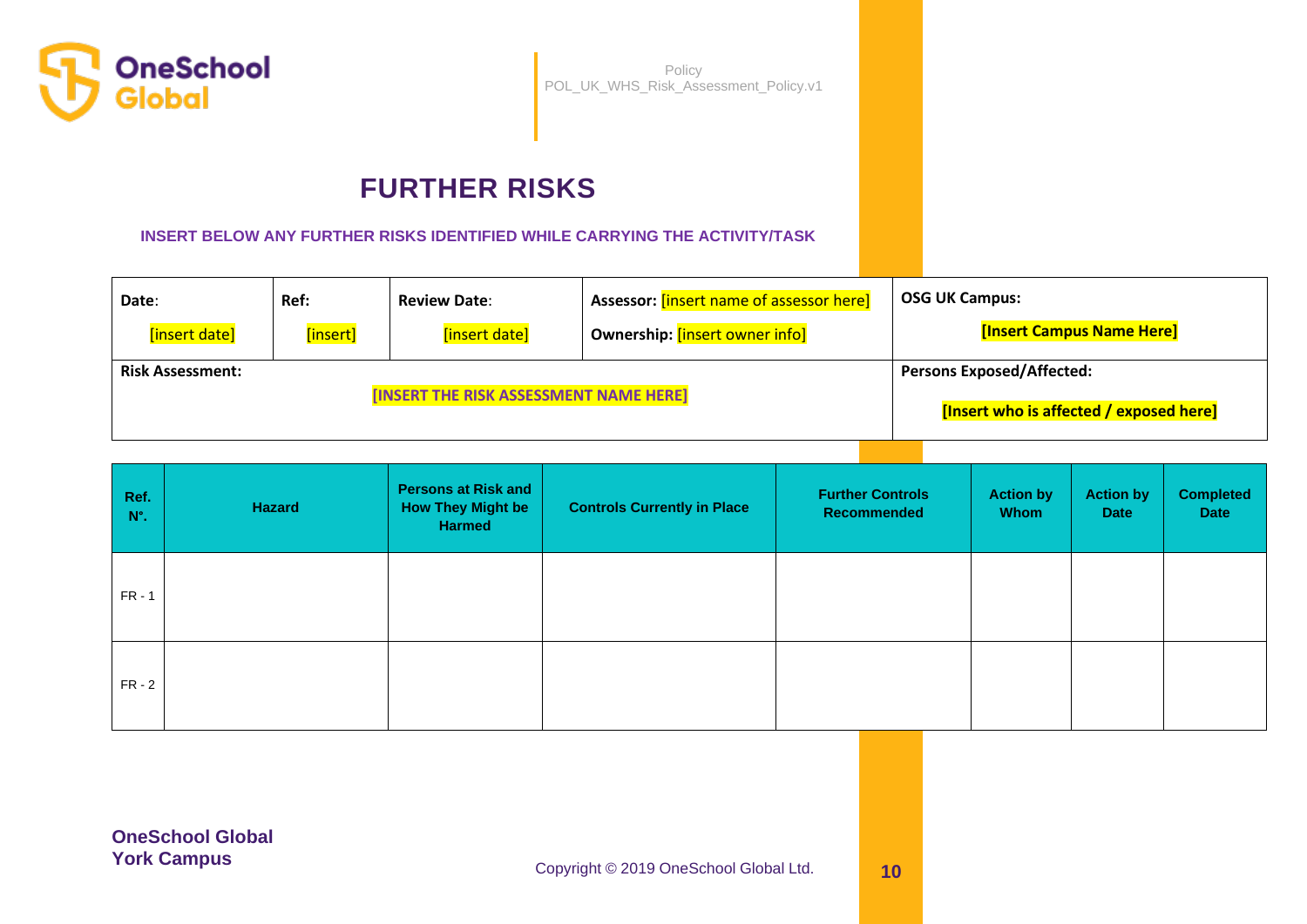

# **CIRCULATION LIST**

| <b>Name (CAPITALS)</b> | <b>Job Title (CAPITALS)</b> | <b>Signature</b> | <b>Date</b> | By ticking box Ø below you<br>confirm that you have read<br>and understood the document. |
|------------------------|-----------------------------|------------------|-------------|------------------------------------------------------------------------------------------|
|                        |                             |                  |             |                                                                                          |
|                        |                             |                  |             |                                                                                          |
|                        |                             |                  |             |                                                                                          |
|                        |                             |                  |             |                                                                                          |
|                        |                             |                  |             |                                                                                          |
|                        |                             |                  |             |                                                                                          |
|                        |                             |                  |             |                                                                                          |
|                        |                             |                  |             |                                                                                          |
|                        |                             |                  |             |                                                                                          |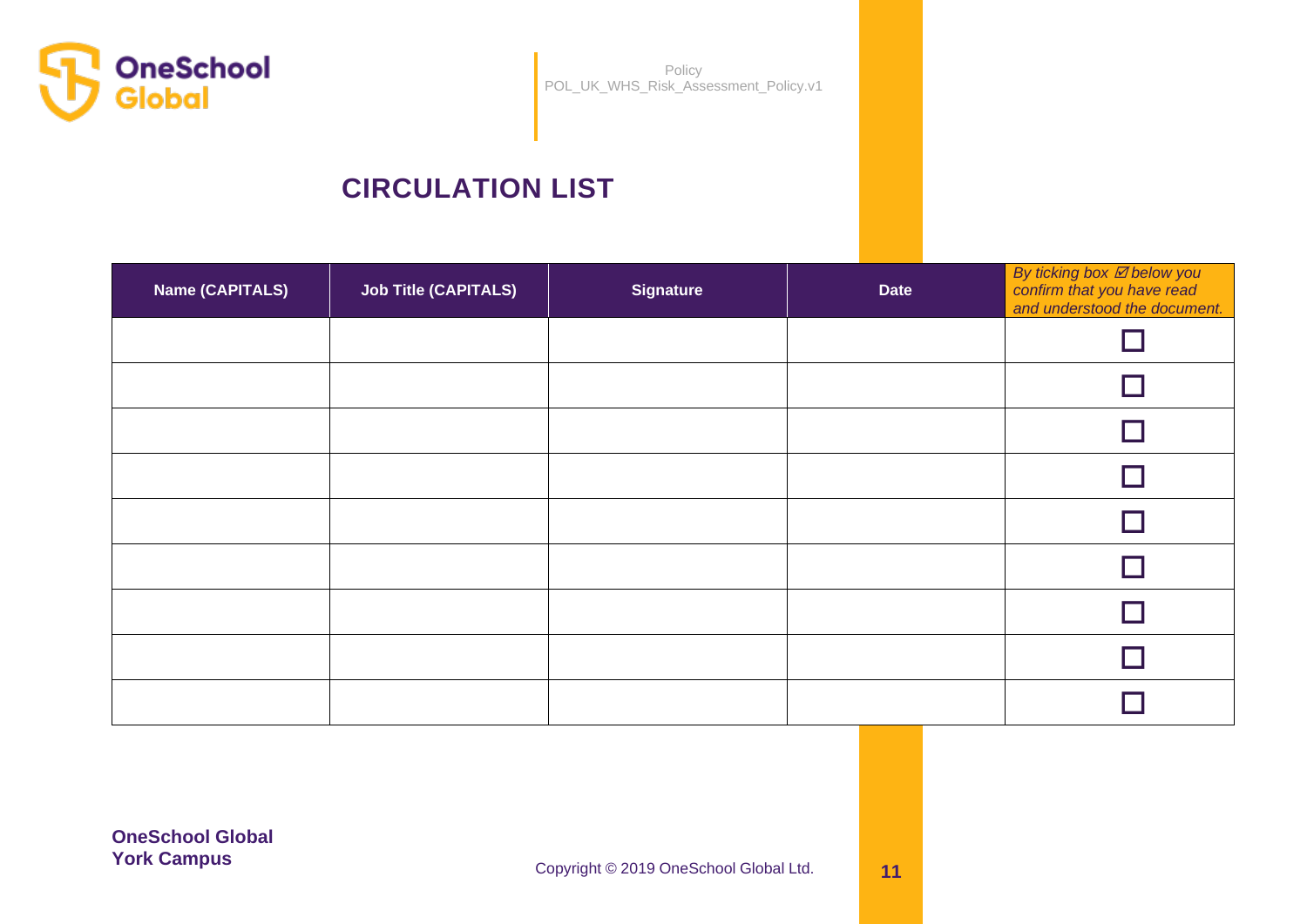

# **APPENDIX 2**

# **RISK ASSESSMENT: HOW TO COMPLETE THE FORM**

You need to gather together all the relevant information on the risks and hazards of the task being assessed. You can use the risk-assessment form to help you make the assessment and create a written record of that assessment process.

The first part of the form is used to record the date of assessment, review date, description of the task to be assessed, the department or area and who may be exposed to the hazards.

#### **Section A – Initial steps of the Risk Assessment process**

In this section, you need to consider what the hazards are. In doing this, it is important to consult with those who work in the area/ involved in the activity and any existing documentation that may have a bearing on the risk assessment (e.g., documented procedures and policies, equipment used, services used (electricity, gas, etc) manuals, etc.)

Once the hazard has been identified you should then identify who is at risk and How they might be harmed and what existing control measures can be put in place to eliminate or reduce the likelihood/harm to acceptable levels. Examples are given in **Table 1** below.

|         | <b>Hazard</b>                              | <b>Persons at Risk and How</b><br><b>They Might be Harmed</b>                                | <b>Control Measures</b>                                                           |
|---------|--------------------------------------------|----------------------------------------------------------------------------------------------|-----------------------------------------------------------------------------------|
| Table 1 | Using computer<br>workstations incorrectly | Staff, students, volunteers,<br>and visitors<br>Repetitive strain injury and<br>back injury. | Induction training / guidance given<br>Necessary Equipment provided               |
|         | Lifting heavy files on to<br>shelving      | Staff, students, volunteers,<br>and visitors<br>Injury, especially to the<br>lower back      | Induction training,<br>Equipment to access higher<br>shelves, such as foot stool. |

#### **Section B – Further Risk and Control Measures**

This section allows those involved with the activity to add any additional risks, hazards and controls / comments relating to the risk assessment. This may include occasions when you do not have enough information or knowledge to fully assess the risk in the designated sections above. An example is given in Table 2.

|         | <b>Hazard</b>                              | <b>Persons at Risk and How</b><br><b>They Might be Harmed</b> | <b>Control Measures</b>                                                                    |
|---------|--------------------------------------------|---------------------------------------------------------------|--------------------------------------------------------------------------------------------|
| Table 2 | Using computer<br>workstations incorrectly | Staff, students, volunteers,<br>and visitors                  | Carry out full DSE workstation<br>assessment.                                              |
|         |                                            | Repetitive strain injury and<br>back injury.                  | <b>Ergonomics:</b><br>Operator chairs required with fully<br>adjusting mechanism to ensure |